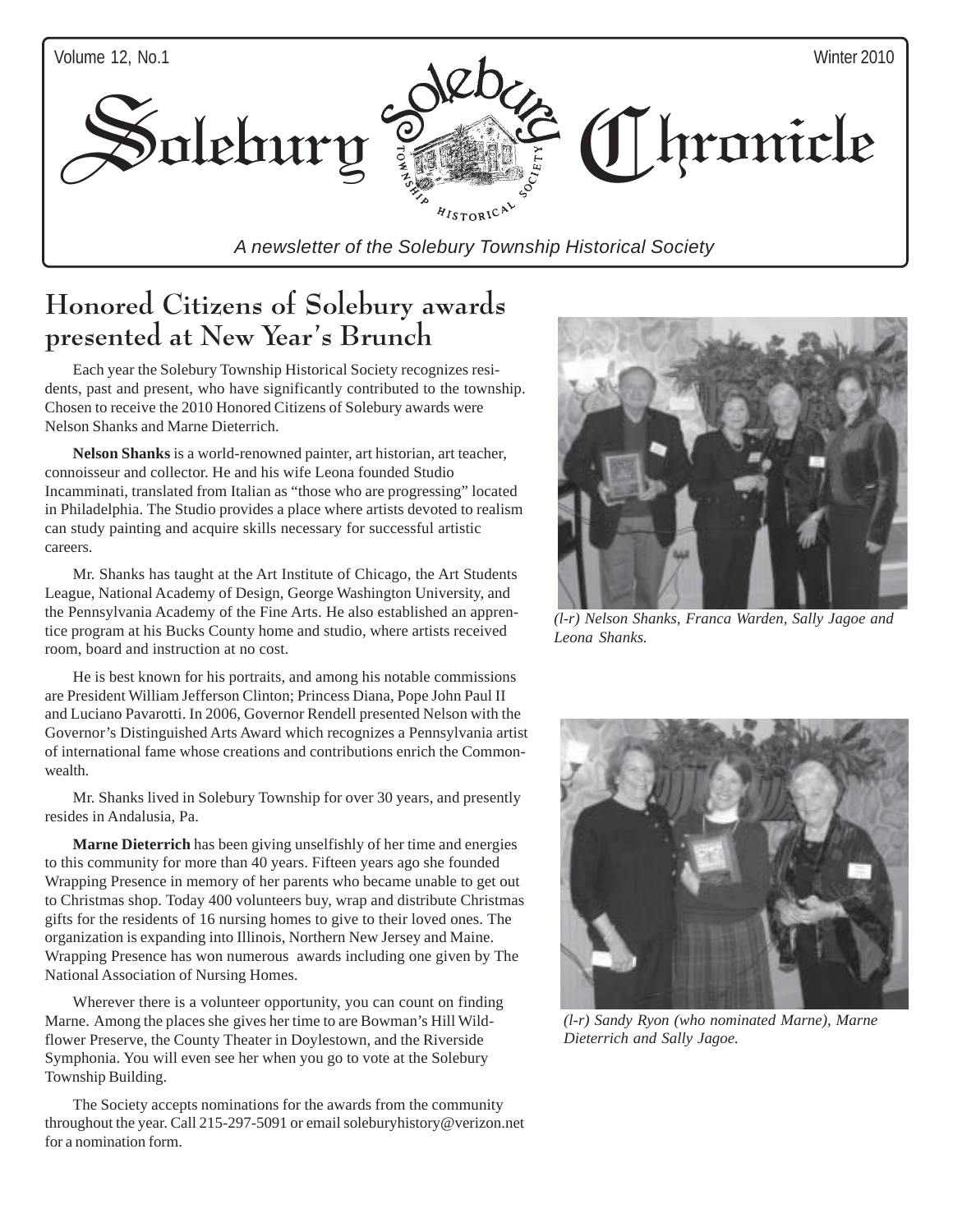### Presidents Message

#### 2010 — The Year of Photographs

#### (the importance of labels)

When people are asked … "what would be the first thing you would save if your house caught fire" … more often than not they answer family pictures. Indeed, the magic of photography has been the very food for the roots of a family tree. People, places and events can be recorded for generations to come.

Now these pictures can be shared and stored safely on a disk with a scanner. Hence I declare 2010 the year of photography.

What brought all this to our attention is a gift from folks who live in a little stone house on what was the Fell farm on Aquetong Rd. Under the eaves in the attic they found a family album. There were pictures of people, horses, chickens, cows and dogs. Snow falls were recorded. We were delight that the album had not been damaged. However, the photos were not labeled so we didn't know who these people were. A cousin of Ruth Fell was found, who was a treasure of information. She studied the album and with post-it-notes, identified most of the people.

Laure Duval, daughter of our founder Georges Duval, gave us a box of pictures from Georges' collection. They had been painstakingly copied and not one picture was labeled. What to do? We're hoping someone will come to us who can identify these people or properties. This is a dilemma of the first order!

So, remember when sorting through family pictures, ask yourself, " in 25 or 50 years, would anyone remember who these people are?" Then write on the back of the picture and include a date too.

If you have pictures of historic significance, i.e. people, buildings, farm life, related to Solebury Township, please contact us and we will scan them for our records and return them to you.

I also want to express our sincere thanks to **Rhoda Renschler** for the many years she served on the STHS board. She co-chaired several New Year's Day Brunches, chaired the '08 Fall Walk, and played an integral part in the development of the Solebury Township Historical Museum. Some people do nice things. I believe that Rhoda does all things nicely. We are going to miss her enthusiasm.

Solebury Township Historical Society Drawer 525 Solebury, Pennsylvania 18963 215-297-5091 soleburyhistory@verizon.net

#### **2010 Board of Directors**

Sally Grant-Jagoe, *President* Beth Carrick, *Vice-President* Elaine Crooks, *Treasurer* Donneta Crane, *Secretary* Mary Jackson Powell, *Corresponding Secretary* Joan Fitting Gwen Davis Don Harris Martha Harris Patricia Petrie John Rees Joseph Thomas Donna Trenchard Franca Warden

# Board Update

The Society is pleased to welcome two very qualified members to our Board:

#### John Rees

John and Linda Rees have lived in Solebury Township since 1984, with their sons Evan and Christian. With a strong background in historical research and writing, John has written over 150 articles since 1986 on various aspects of the common soldiers' experience, focusing primarily on the War for Independence. Among other projects, he is currently working on a book about American soldiers' food, 1755 to the present day.

John expressed his feelings about STHS: "The Solebury Township Historical Society's role for the past 30 years in preserving the story of our community and its citizens, and in disseminating information to the public, is one that I truly believe in and tallies with my love of "small things forgotten." I am really happy to be able to promote and advance that mission by serving on the Society's board."

In addition to his journal articles, John was a regular columnist for the quarterly newsletter *Food History News* writing for 19 years on soldiers' food, wrote four entries for the *Oxford Encyclopedia of American Food and Drink*, thirteen entries for the revised Thomson Gale edition of Boatner's *Encyclopedia of the American Revolution*, contributed a chapter to Carol Karels' *The Revolutionary War in Bergen County* (2007), and two chapters to Barbara Z. Marchant's *Revolutionary Bergen County, The Road to Independence* (2009). He was elected Fellow of the Company of Military Historians in April 2009. A partial article list plus many complete works are available online at **www.revwar75.com/library/rees** . Selected Civil War monographs are posted online at **http:// www.libertyrifles.org/research/**. A complete list of his writing may be obtained upon request.

#### Joe Thomas

Joe has been a member of Solebury Township Historical Society for approximately two and a half years since moving here in 2007. In this short period of time he and his wife Betsy have been active members and have assisted with several of our events. Joe and Betsy married shortly after graduating from college. He served as an officer in the U.S. Air Force and later as an executive in the Aerospace industry. During this period he became interested in American History and Genealogy and has been active in and served at the national, state, and local levels with the Society of Colonial Wars, The Sons of the American Revolution, and Sons and daughters of the Pilgrims. Betsy and Joe live in a two hundred year old stone farm house and have been very active in tracing the history of the past owners.

Joe has a BS degree from the University of Colorado, an MA degree from the University of Oklahoma and attended Oxford University, England and the University of New Mexico doing post-graduate work there. He is also a graduate of the Armed Forces Staff College and the Air War College. Joe and Betsy chose this area of the country for their retirement because of the beauty, history, tolerance, and interesting wellrounded people that live here.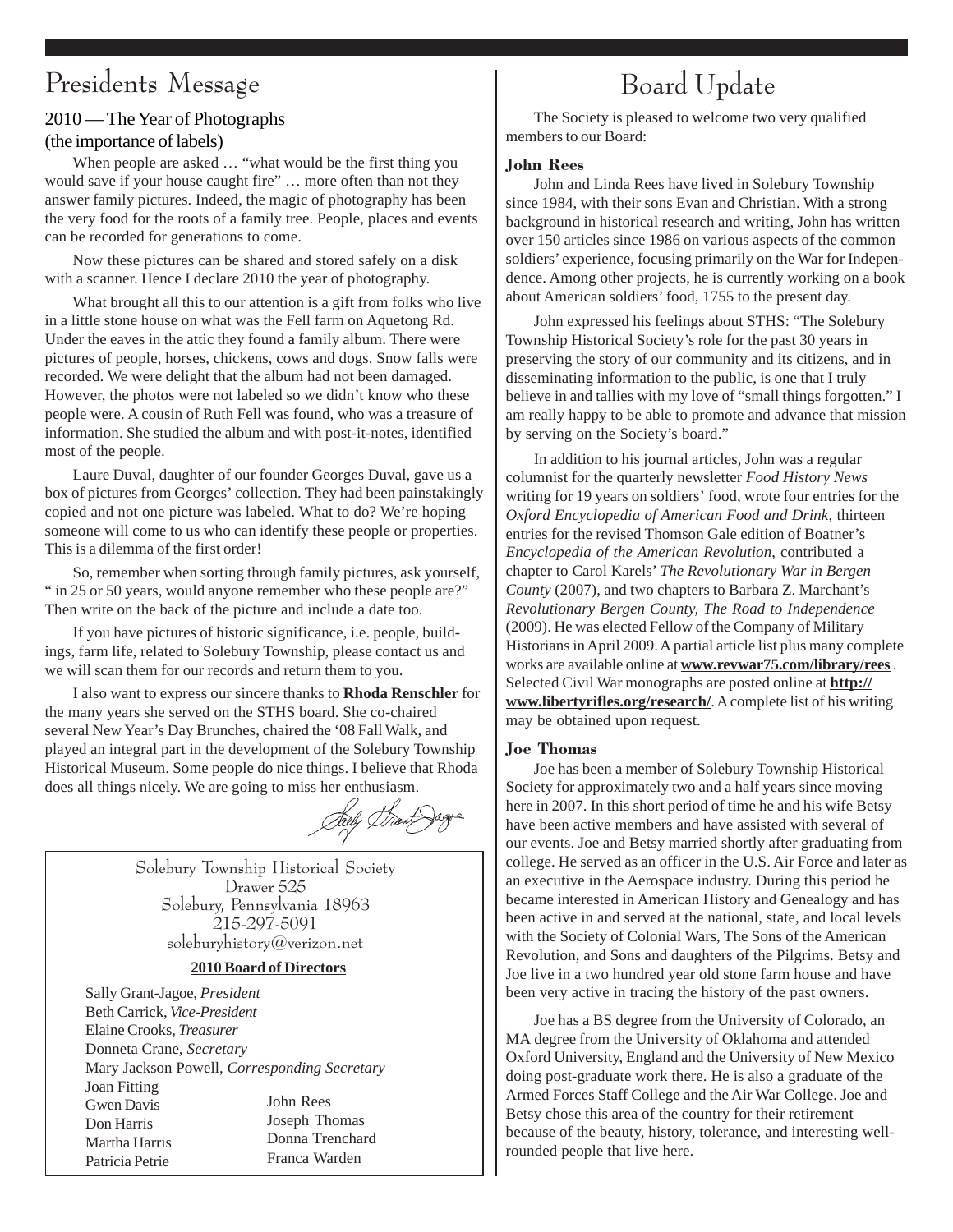### Highlighting Solebury's Historic Inns

### Holly Hedge Estates

The land on which Holly Hedge Estate is sited was part of a 500+ acre parcel deeded by William Penn in 1682 to Brizillion Foster of Cambridge County, England. The land extended on both sides of Upper York Road all the way to the river. During the late 1700s John Coryell, who operated the ferry in New Hope, owned the land. In 1794 Watson Fell of Buckingham Township and his bride, the former Elizabeth Blackfan of Solebury, purchased 230 acres from Coryell on the north side of Upper York Road, which included what is now known as the Holly Hedge Estate. Fell is believed to have constructed the first building on the property — a small 2story stone and log house. This building still stands today and has been renovated as a lovely bridal suite. Fell likely also built the stone barn, which today hosts intimate weddings and other ceremonies.

In 1846 Watson's sons, John and Elias, subdivided the parcel into two lots. Elias retained the parcel with the original Fell homestead and it is believed he constructed the larger two-story stone house across from the original Fell home. This main house today has a gathering room, breakfast room and nine guest rooms.

John Fell is said to have constructed his own home on his share of the property. That property is today known as Glen Oaks Farm.

Elias and John were carpenters, as was their father Watson. But records indicate that Elias farmed about 65 acres of his land, and kept horses, pigs and cows. In 1870 he planted an orchard. Elias died in 1881 and in 1887 the Fell family sold the property to Wilson Pearson, thus ending more than a century of ownership by the Fells.

Wilson Pearson gave the property to his daughter Ruth and son-in-law Daniel Ely, and it remained in the Ely family until 1925. After several more owners the farm became the property of Sarah Kerney in 1941. During the next 15 years Sarah transformed the farmstead into an elegant estate with the addition of ornate gardens and landscaping. She is believed to have named the estate Ramblerny, the name likely a play on the picturesque rambling hills.

From 1964 to 1967 Charles and Ruth Woodford operated a school for the performing arts at Ramblerny, where young people could further their interests in music and dance during a 7-week summer camp. Charles's mother was Doris Humphrey, a noted modern dancer. They sought talented teachers, including Phil Woods, a Juilliard graduate and noted jazz musician who performed with groups such as Benny Goodman orchestra and the McGuire Sisters. The school provided professional level teaching in ballet, modern dance, jazz music and theater, with public performances held in the barn. There were about 100 students each summer, ages 13 to 18. Many of the students went on to become well known professionals in the music, theater and dance fields. The school provided a place for the fine professional teachers to spend quality time with others like themselves, as well as the opportunity for the students to interact with teachers of premier quality.

In 1969 Diana King, along with her friend Kurt Goldman, founded the Kildonan School offering an educational program for dyslexic students. The first year, twelve students enrolled, but the



*Historic Barn at Holly Hedge Estate*

school eventually flourished and outgrew the facility. In 1980 the school moved to its present quarters in Amenia, New York, in the foothills of the Berkshires, where it continues to prosper.

In 1984 George Hizny and Douglas Williams purchased a

20-acre portion of the estate which included the main buildings and renovated the estate into a bed and breakfast. According to the current owner, Joe Luccaro, the renovations were cosmetic at best. Hizny and Williams experienced financial difficulties and sold it to Jerry and Uni Ciasuili who attempted to establish a Holistic Healing Center. Apparently that venture was unsuccessful and Hizny/Williams got the property back. They then sold it to Joe and Amy Luccaro in 1996.

The Luccaros renamed the property Holly Hedge Estate and transformed it into an elegant bed and breakfast and sought-after venue for weddings and events. The banquet hall was constructed in 2002 to accommodate larger events. Luccaro's son Benjamin joined them in the business in 2007 and has introduced various "green" aspects. A large garden now provides fruits, vegetables and flowers used at the Inn and for catering functions. Last year Ben tapped their maple trees and made syrup. Kitchen waste is being composted and used to fertilize the garden. Add that to their chickens and goats, and the Luccaros have restored the estate to a working farm and a successful enterprise.

*Many thanks to Joe Luccaro for providing a history summary and other details from which this information has been excerpted. Also thanks to Ruth Fitting (formerly Ruth Woodford) for her recollections of the Ramblerny performing arts camp.*

NOTE: Holly Hedge Estate is the lovely venue for the Society's annual New Year's Brunch.



Do You Know?

No one guessed the location of this photo. It is a window within the stone walls of the garden of Holly Hedge Estate next to the original cottage on the property.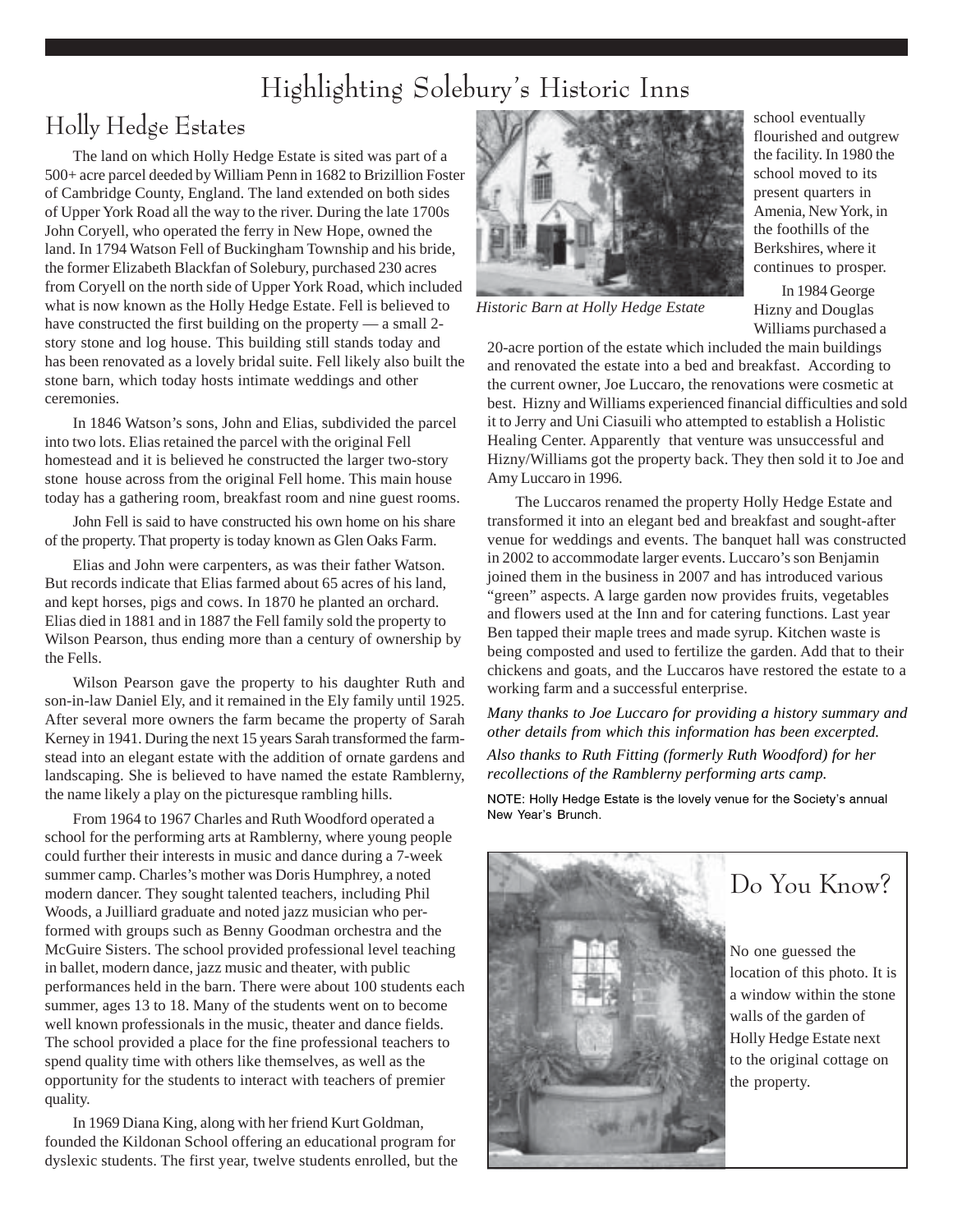"Our wants of the common conveniences were sometimes curiously supplied …" A Revolutionary Soldier's Wooden Bowl *by John U. Rees*

#### *Dedicated to the late Sally Paxson Davis for her kindness and generosity in sharing a family treasure.*

Artifacts connected to an individual Revolutionary War common soldier are rare, especially personal items like the mess bowl recently donated to Solebury Township Historical Society. That receptacle, belonging to an anonymous soldier, was left in the hands of a Solebury Township family, and passed from generation to generation down to the present–day. Having learned of its existence several years ago, in 2007 I was fortunate enough to learn the bowl's whereabouts and arrange to examine it in person.

At the time of the War for American Independence the village of Aquetong , also known as Paxson's Corner, was on the York Road, nearly midway between Lahaska and the Great (Ingham's) Spring (Solebury Township, Bucks County, Pennsylvania., present–day Route 202/York Road and Aquetong Road, about 4 miles west of New Hope/Coryell's Ferry). "Rolling Green" the "fine Colonial mansion," still to be seen on the north side of York Road, was owned by Benjamin Paxson at the time of the War for Independence. Paxson family history notes that, "a soldier, who was taken ill and died there after the army had moved on, was buried on the Paxson property." In 1926 Henry D. Paxson told of 'a relic preserved by the Paxson family … a wooden bowl left by a Continental soldier from a southern State, who had been taken ill with a fever and was nursed by the family [until his death]." The incident may have occurred during the Monmouth campaign, Henry Paxson claiming that Maj. Gen. Charles Lee's Division of New England (not southern) troops camped near the Paxson residence in 1778. In actuality Lee's advance force, consisting of his own troops plus three Pennsylvania brigades, marched from New Britain, Pa., on 20 June 1778 and, after a halt at present–day Holicong, about 3 miles southwest of Rolling Green, continued past the Paxson residence to Coryell's Ferry. They possibly left behind a sick comrade, but the anonymous soldier, too, may have belonged to one of Gen. George Washington's other three divisions following Lee. While the date of the soldier's stay and his home state cannot be corroborated, the incident could have occurred during the march to Monmouth, though large elements of the Continental Army passed numerous times along York Road from late 1776 through mid-June 1778.<sup>1</sup>

Until January 1st 2009 the bowl was owned by the family of the late Sally Paxson Davis. I met with Mrs. Davis in November 2007 at the home of her cousin Franca C. Warden, to study and measure the artifact. While most Continental soldiers' mess bowls were likely carved or turned from a single piece of wood, the Paxson bowl is of stave construction, with three crude wooden bands surrounding the outside (one at the base), and a solid wood bottom. The wood bottom is slightly oval and dish–shaped, with the base curved and the top (inside of the bowl) flat. The edge of the wooden bottom (trapped between the outer staves, but loose enough to remove and examine) comes almost to a point. At first, given its construction and style, it seemed likely the bowl had been formed from a cut–down canteen. Subsequent



*To the left: Paxson family soldier's bowl.*

*Invincible Bowl: Wooden bowl from the wreck of the HMS* Invincible*, sunk in 1758. A total of 11 wood bowls (ranging from 9 inches to 13.4 inches in diameter), the fragments of 13 other wood bowls, plus 1 pewter bowl, 1 gourd bowl, and the remains of a "green glazed stoneware" bowl were recovered from the* Invincible*.*



Image courtesy of John Broomhead, director Invincible Conservations Ltd. (http:// www.invincible1758.co.uk/)

information shows that the Paxson bowl was instead a purposely made food receptacle, not an ad hoc field conversion.<sup>2</sup>

Bowl dimensions are as follows: The base is oval, 4 3/8 X 3 7/8 inches; top of bowl (outside measurements), 5 1/8 inches; bottom of bowl (outside measurements), 4 3/4 inches at the widest; side staves are 3/16 inch thick at top and 1/8 inch at bottom; staves are 2 3/4 inches high; side bands are crude, reminiscent of the bands on twig furniture. The top band is from 1/4 inch to 3/8 inch, the lower bands seem more uniform being about 1/2 inch wide. Sally Davis had noted in an initial phone interview that the bowl was somewhat fragile, but during my examination I learned that the side staves and bands binding them are still tight and rather sturdy.

Although we now know the bowl was not a converted canteen, it is interesting to note that not every Continental soldier had his own mess bowl, many having to share or else provide a substitute. Two men told of makeshift utensils used during the war. Park Holland, first ensign, then lieutenant in the 5th Massachusetts Regiment, wrote in his memoirs,

To show our need for the common necessaries of life, I mention that orders came with invitations for each [officer] bidden [to dine], to bring his plate, knife and fork, all of which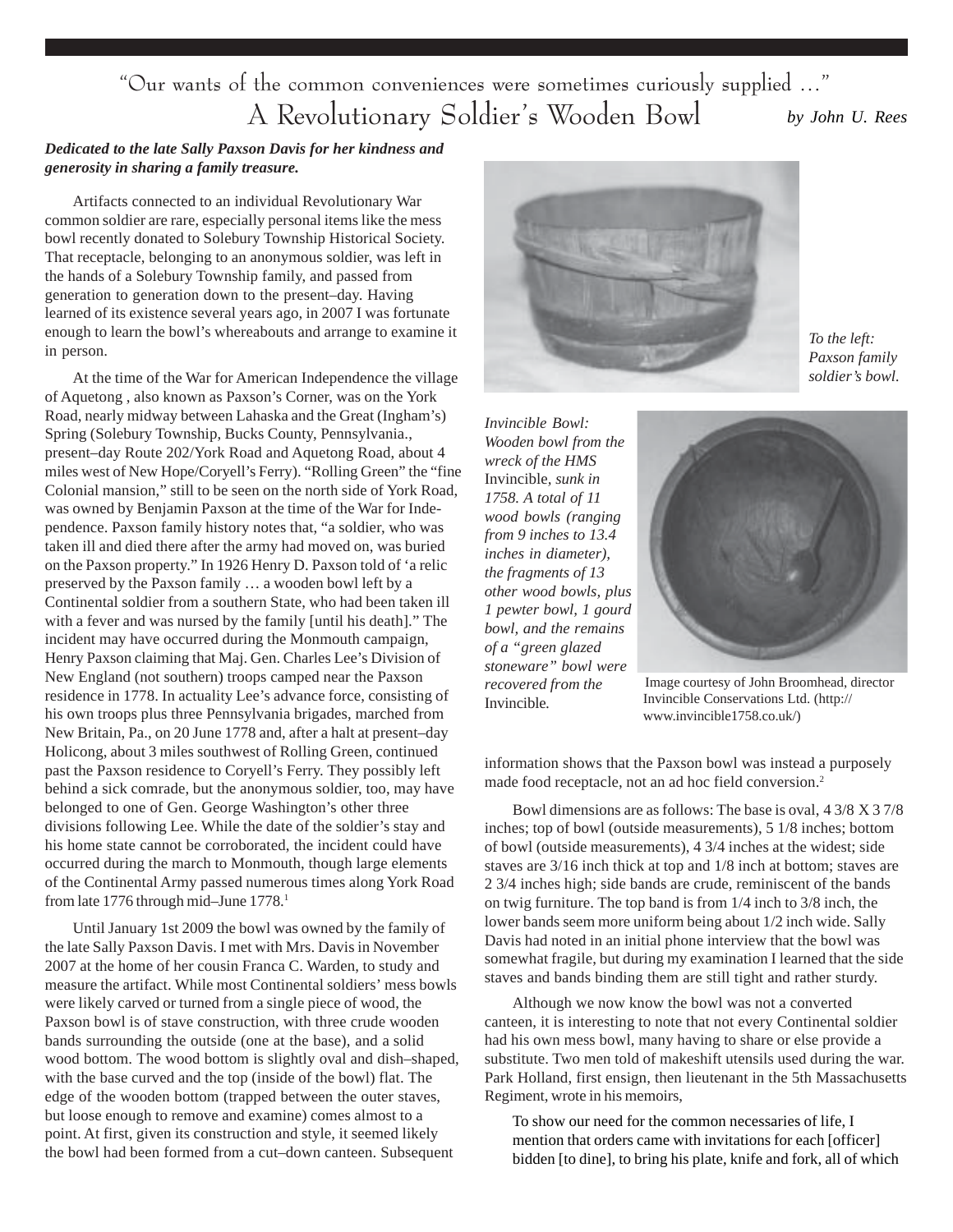

*Caroline Davis Claytor (right) presents the Soldier's bowl to Franca Warden (center) and Rhoda Renschler.*

articles were very scarce. I have known our foreign friends who were accustomed to dine from silver, for months together eat from a clean chip [of wood?], instead of a plate … Our wants of the common conveniences were sometimes curiously supplied by our soldiers, in the manufacture of wooden spoons, bowls, plates, etc.<sup>3</sup>

John Howland (Col. Henry Babcock's Rhode Island State Regiment in 1776 and 1777) noted of the march to reinforce Washington's forces in December 1776,

Our condition … was bad enough. Our day's ration which we drew in the morning, was a pint of flour per man. Some of us had canteens with only one head. This was fortunate for the possessor, as he could receive his flour in it, and with water mix it into dough to be baked on the embers. Some received their flour on a flat stone, if they could find one …4

Even British soldiers experienced shortages. "Jonas," a soldier in the British 68th Regiment, told of a meal while camped on the Isle of Wight in 1758:

I found my comrades all placed on the grass … in a circle, and I had orders to fix the kettle in the center. Some had knives, while others had none; as to spoons and forks, we were all in one case, destitute, and no porringers or bowls, but to supply the want of the last, we took the kettle lid …5

 Military artist Don Troiani notes that soldiers' eating receptacles during the period "must have been mostly wood as I have never dug any parts of pewter or tin ones after decades of digging on Rev[olutionary War] sites." Given that wood was likely the rule, just how widespread staved mess bowls were among Continental troops cannot be known. Bowls made from a single piece of wood, such as the Royal Navy one pictured below, were likely more common, as turned and carved bowls were familiar household items in 18th century America. Several examples, discovered in the wreck of the HMS *Invincible* sunk off the Isle of Wight 20 February 1758, also place them in a British military context.<sup>6</sup>

In any event, the Paxson family soldier's bowl, probably, along with its original owner, a veteran of Valley Forge and perhaps the 1777 Philadelphia Campaign, left the army in 1778 and found a new home in Solebury. It has now found its way back.

**(This article was first published in** *Military Collector & Historian***, vol. 61, no. 3 (Fall 2009), 210-214.)**

#### **Acknowledgements**

I first heard of the soldier's bowl about 15 years ago from a booklet written by Henry Paxson in the 1920's. I thought at the time that some Paxson family descendant possibly still had the bowl, but soon forgot about it. In 2006 Les Isbrandt asked me to write an article for the New Hope Historical Society newsletter. Writing about the Continental Army crossing at Coryell's Ferry during the 1778 Monmouth Campaign, recalling Henry Paxson's story I included a small note asking if anyone had information on the whereabouts of the Paxson family soldier's bowl. Receiving no leads, I eventually sent a letter to Edwin "Ned" Harrington, who called one day and told me, "I've seen that bowl. My cousin Sally has it." That set the ball rolling, so that in November 2007 after several phone conversations with Sally, we met at Franca Warden's house, where, in addition to a really pleasant visit, I was able to examine and photograph the bowl. And that, with Ned's determination to see the bowl back in Solebury, the kindness of Franca Warden, and the generosity of Sally and Robert Davis and Caroline Davis Claytor, brings us to today, 231 years after the soldier was left behind in Solebury.

In addition to Sally Davis, Franca Warden, and Edwin Harrington, thanks also to John Broomhead, Don N. Hagist, Bernard Kazwick, Steve Rayner, Robert Selig, Don Troiani, Thaddeus Weaver, and Mathew White for providing invaluable information and advice for this work.

For additional information on Revolutionary soldiers' food, see:

John U. Rees, **"'The foundation of an army is the belly.'** North American Soldiers' Food, 1756-1945," *ALHFAM: Proceedings of the 1998 Conference and Annual Meeting*, vol. XXI (The Assoc. for Living History, Farm and Agricultural Museums, Bloomfield, Ohio, 1999), 49-64. Part I. "'I live on raw salt pork ... hard bread and sugar.': The Evolution of Soldiers' Rations," and, Part II. "Salt Beef to C Rations: A Compendium of North American Soldiers' Rations, 1756-1945" (For Verger, see endnote #34) (World Wide Web, www.revwar75.com/library/rees/ belly.htm).

Rees, **"'To the hungry soul every bitter thing is sweet.':** Soldiers' Food and Cooking in the War for Independence" (To be published in *Military Collector & Historian*, 2010) Subheadings:

"The manner of messing and living together": Continental Army Mess Groups

"Who shall have this?": Food Distribution

"A hard game ...": Continental Army Cooks

"On with Kittle, to make some hasty Pudding …": How a "Continental Devil" Broke His Fast

- 1. The Army Ration and Cooking Methods.
- 2. Eating Utensils.
- 3. The Morning Meal.
- 4. Other Likely Breakfast Fare.

*Anyone wishing a copy of the sources for this article, contact John Rees at ju\_rees@msn.com*

The Soldier's bowl is now on display at the Solebury Township Historical Museum.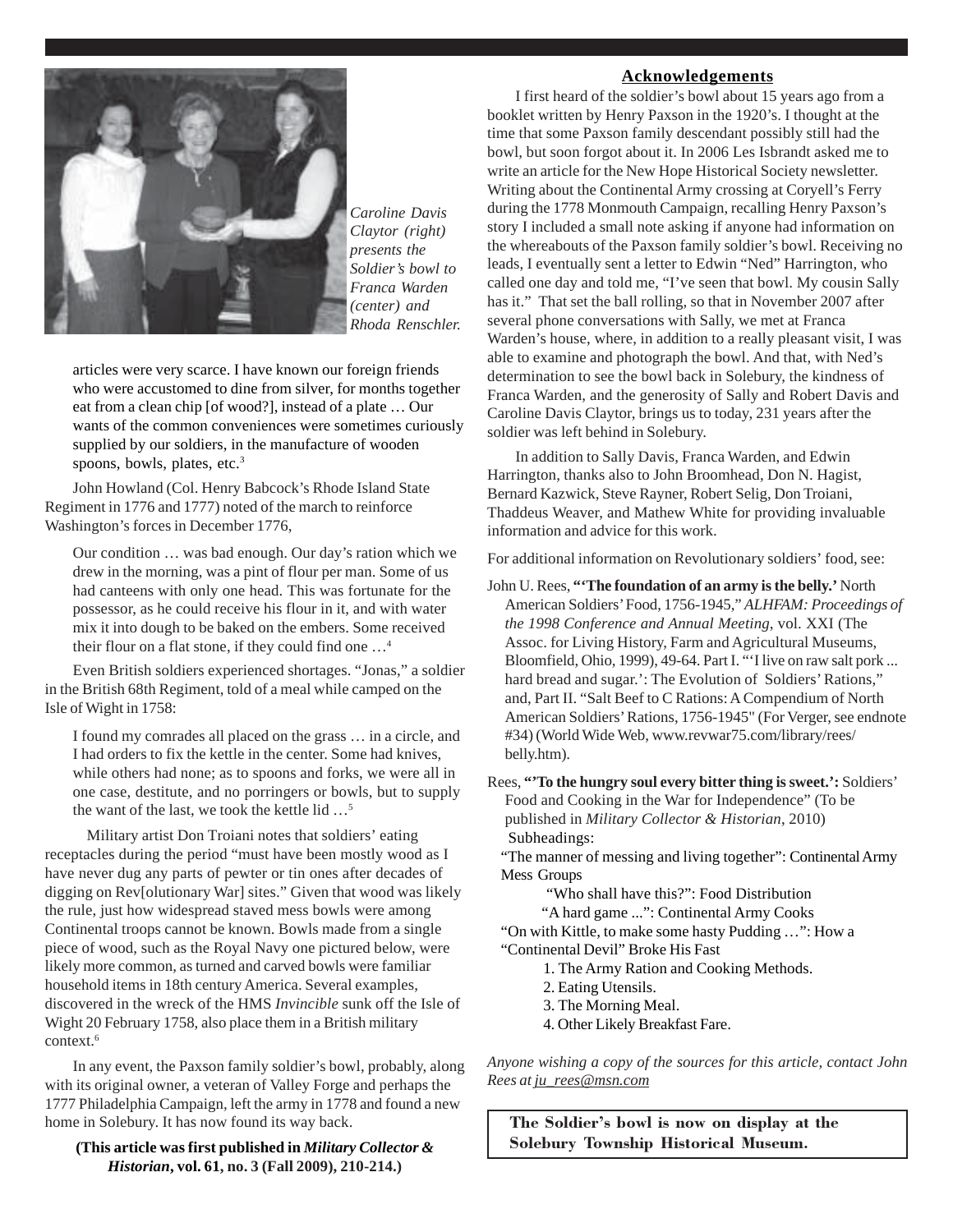# Bringing in the New Year!

The Society's tenth annual New Year's Brunch was another great success, bringing friends and neighbors together to celebrate the New Year!



*Donna Trenchard and Donneta Crane organized the auction and raffle.*



*John Rees spoke about the Soldier's Bowl.*





*Artists (l-r) Jan Lipes and Nelson Shanks with Brian Keyes*





*Enjoying food and conversation at one of the beautifully decorated tables are (l-r) Marti and Don Harris, Bobbie and Bob Melby.*

Special thanks to our Brunch sponsors: **Addison Wolfe Real Estate George Nakashima Woodworker S.A. The First National Bank & Trust Company of Newtown**

### 2009 Annual Meeting draws crowd

The beautiful Audubon Visitor Center was "filled to the rafters" when more than 100 members gathered for the Society's 2009 Annual Meeting in November. The big draw was the one woman show "Julia Child" masterfully presented by Solebury resident Linda Kenyon. The pot luck dinner featured some of Julia's recipes - yum!



*Linda Kenyon portrays Julia Child.*



*Joe Thomas (right), on behalf of the Sons of the American Revolution, presents a Revoluntary grave marker to Dick Carlson, owner of Rolling Green Farm, to recognize the soldier who is buried at the farm in Solebury.*



*The crowd listens as president Sally Jagoe conducts the brief business meeting.*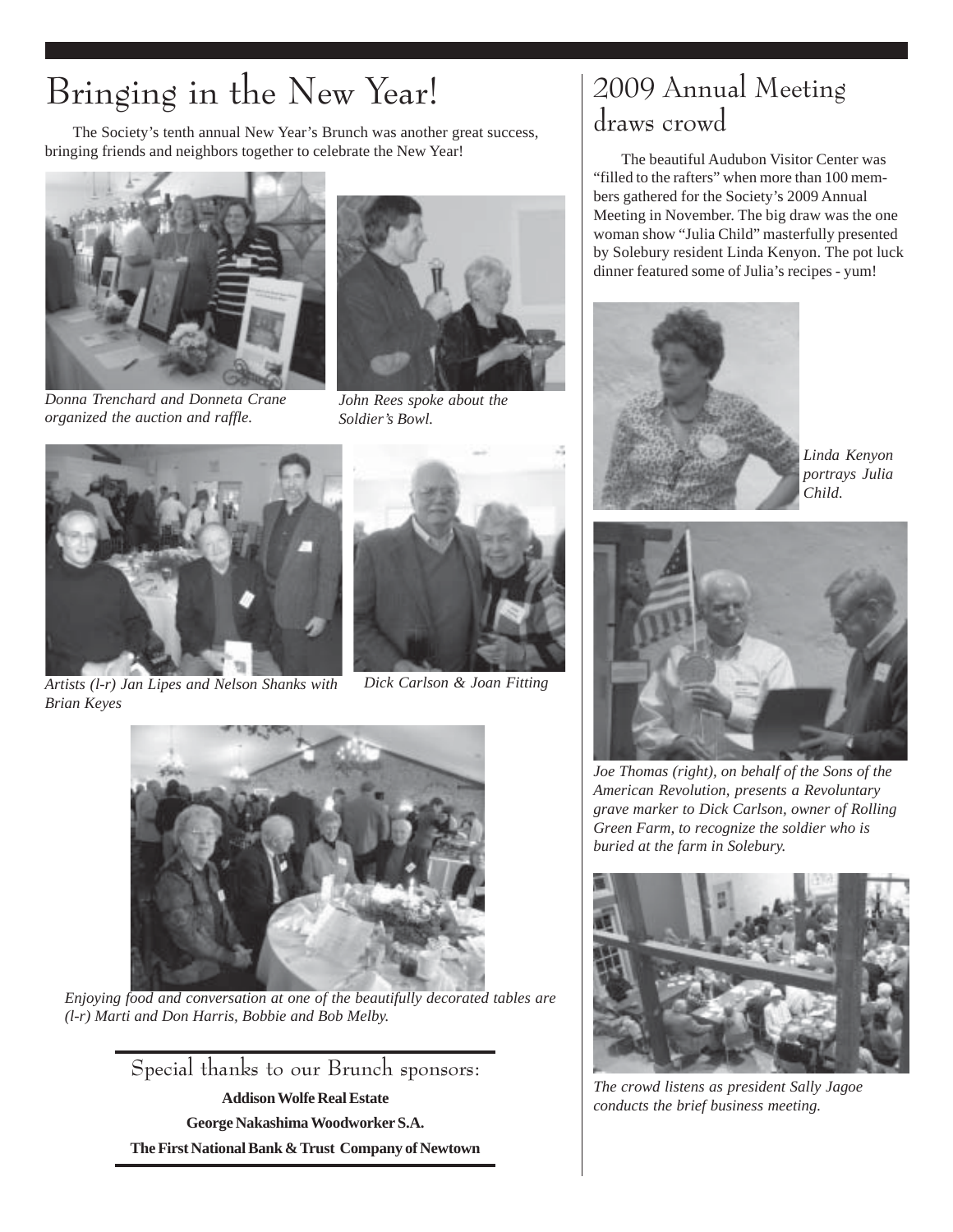# With Gratitude . . .

Members are the backbone of our organization. We are deeply appreciative of the support of the residents listed below who have renewed their membership or joined the Society **since the last newsletter.**

#### News Members

Alan & Gail Keim Cindy Smarsh Robert Beck & Doreen Wright

#### Members who renewed

Carola Braun-Struyk Franta Broulik David Cramer and Anna Burbank Stephen and Donneta Crane Patrick & Mary Fowles David and Connie Gillis Jane & Simon Hallett Kathy Hausman & Jim Hill Linda Kenyon David and Kimberly Kline James and Nancy Lockhart Ann R. Rainey Karl and Bonnie Schmidt Jurgen Schweickhardt Paul and Donna Trenchard Patricia Witlicki

Every effort has been made to publish a complete and accurate list of memberships received since the last newsletter (October 2009) and up to January 31, 2010. We regret if there are any omissions.

#### If you didn't renew your

membership in 2009, this will be your last issue of the Solebury Chronicle. Renew your membership today to stay on our mailing list. To renew visit www.soleburyhistory.org or just send your check to STHS, PO Box 525, Solebury PA 18963

### Legacy Fund

The Solebury Township Historical Society's Legacy Fund is an opportunity for us to secure the future of the Society. Please consider making a donation to this endowment fund and remember us in your estate planning.



### Many Thanks . . .

The generosity of so many folks help the Society throughout the year. We deeply appreciate the support of our friends and neighbors:

**Linda Kenyon** for her memorable performance of *Julia Child* at our annual meeting.

#### **New Year Brunch:**

**Sponsors**

**Addison Wolfe Real Estate George Nakashima Woodworker S.A. The First National Bank & Trust of Newtown**

**Donors of Raffle prizes: Jan Lipes**

**Black Bass Hotel Richard Carlson Giggleberry Fair (Chee Jamison) Phillips Mill Inn Hotel duVillage Sweet Lorraine's (Chee Jamison) Robert Hartzell Shady Lady's Lotting Shed 1740 House {rocerus Med Spa Boutique Nail Salon Donna & Paul Trenchard**

**Giant Food Stores f**or Brunch centerpieces

**Marti Harris and Rhoda Renschler** for tying ribbons on to the Brunch programs

**Elaine Crooks** for designing the Brunch invitations and program and the *Solebury Chronicle*

**The First National Bank & Trust of Newtown** for displaying the Lipes painting and selling raffle tickets

#### **Solebury Township Historical Museum:**

**Sally Jagoe** for her vision; **Jim Hill, Kathy Hausman** and **Noel Barret** for providing items on display: Committee members **Lisa Gladden-Keys, Richard Carlson, Rhoda Renschler** and **Cristain Blackwood. Bruce Katsiff** and **Holly Brown** of the James A. Michener Museum for expertise.

**Jeff Marshall** for donating his book "Farm Houses of Bucks County" to our research library.

The **advertisers** in the *Solebury Chronicle* who help offset the cost of producing the newsletter. These are local businesses, and we urge your patronage.

(Call 215-297-0885 or email soleburyhistory@verizon.net to reach the Solebury community with your ad in the next *Solebury Chronicle*.)

### Can you help?

We have a brand new computer and scanner. Would you like to help scan photographs for our archives? Call us to talk about it: 215-297-5091.

Are you interested in helping us plan one of our wonderful events? Call Elaine at 215-297-8447.

#### **Donneta Crane** Realtor<sup>®</sup>

**Addison Wolfe Real Estate** 100-A Union Square, New Hope PA 18938 t 215.862.5500 c 215.589.3681 f 215.862.4290

donneta@AddisonWolfe.com www.AddisonWolfe.com

### **Addison Wolfe Real Estate**